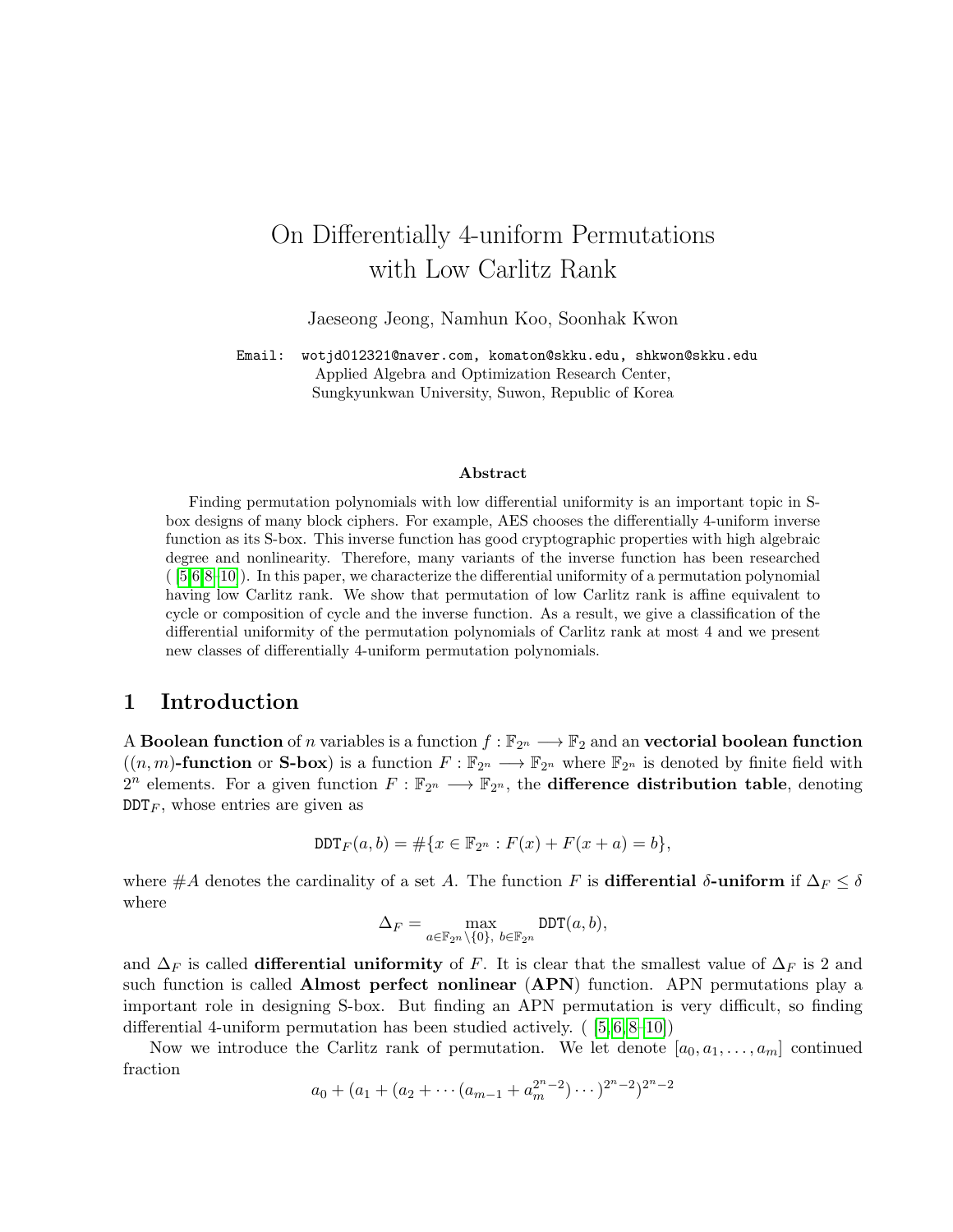where  $a_i \in \mathbb{F}_{2^n}$ . We identify  $x^{2^n-2}$  with  $x^{-1}$  over  $\mathbb{F}_{2^n}$  by defining as  $0^{-1} = 0$ . It is known that for any permutation  $F : \mathbb{F}_{2^n} \longrightarrow \mathbb{F}_{2^n}$ , there is  $m \geq 0$  and  $a_i \in \mathbb{F}_{2^n}$ ,  $0 \leq i \leq m$  such that

<span id="page-1-0"></span>
$$
F(x) = [a_{m+1}, a_m, \dots, a_2, a_1 + a_0x]
$$
  
=  $( \dots ((a_0x + a_1)^{-1} + a_2)^{-1} \dots + a_m)^{-1} + a_{m+1},$  (1)

where  $a_0, a_2, \dots, a_m \neq 0$  (4). For a given F, the above expression is not unique in general. However there is the least m among all possible expressions of  $F$ . The **Carlitz rank** of  $F$  is the least integer m satisfying the above expression. Suppose that a permutation  $F : \mathbb{F}_{2^n} \to \mathbb{F}_{2^n}$  has Carlitz rank  $\leq m$ . Then one may write F as the form of Eq.[\(1\)](#page-1-0). For given F and  $0 \leq k \leq m$ , we define

$$
F_k(x) = [a_{k+1}, a_k, \dots, a_2, a_1 + a_0x]
$$
  
=  $(\dots((a_0x + a_1)^{-1} + a_2)^{-1} \dots + a_k)^{-1} + a_{k+1}$ 

Then one has  $F_0(x) = a_0x + a_1, F_1(x) = (a_0x + a_1)^{2^n - 2} + a_2, \dots, F_m = F$ . Also we inductively define  $R_k(x)$  for  $0 \leq k \leq m$  as follows

$$
R_k(x) = \frac{\alpha_{k+1}x + \beta_{k+1}}{\alpha_k x + \beta_k},\tag{2}
$$

where

$$
\alpha_{k+1} = a_{k+1}\alpha_k + \alpha_{k-1}, \ \ \beta_{k+1} = a_{k+1}\beta_k + \beta_{k-1} \quad (1 \le k \le m)
$$

with the initial conditions  $\alpha_0 = 0, \alpha_1 = a_0$  and  $\beta_0 = 1, \beta_1 = a_1$ . Then it is known [\[4\]](#page-6-4) that

$$
R_k(x) = F_k(x) \text{ for all } x \notin \mathbf{O}_k \quad \left(\mathbf{O}_k = \left\{x_i = \frac{\beta_i}{\alpha_i} : i = 1, \dots, k\right\}, \mathbf{O}_k \subset \mathbb{F}_{2^n} \cup \{\infty\}\right)
$$

where  $x_i$ 's are called **poles** of  $F_k$  and  $x_i = \infty$  if and only if  $\alpha_i = 0$ .

#### 2 Carlitz rank and inverse function

Two functions  $F: \mathbb{F}_{2^n} \longrightarrow \mathbb{F}_{2^n}$  and  $F': \mathbb{F}_{2^n} \longrightarrow \mathbb{F}_{2^n}$  are called **affine equivalent** if there exist affine permutations  $A_1, A_2$  satisfying  $F' = A_1 \circ F \circ A_2$ . (for details, see [\[1](#page-6-5)[–3\]](#page-6-6)) It is well-known that two affine equivalent functions have same differential uniformity.

**Lemma 2.1.** A permutation  $F : \mathbb{F}_{2^n} \to \mathbb{F}_{2^n}$  with Carlitz rank  $\leq m$  is affine equivalent to inverse function Inv with at most m exceptional points. That is, there is a subset  $U \subset \mathbb{F}_{2^n}$  with  $\#U \leq m$ and affine permutations  $\ell_1, \ell_2 : \mathbb{F}_{2^n} \to \mathbb{F}_{2^n}$  satisfying  $\ell_2 \circ F \circ \ell_1(x) = \frac{1}{x}$  for all  $x \notin U$ .

As a consequence of the above result, cryptographic properties of a permutation of low Carlitz rank are closely related with those of inverse function modified at some small set of points. In subsequent sections, we discuss cryptographic properties of a permutation of low Carlitz rank.

# 3 Differential uniformity

Before finding the differential uniformity of  $F(x) = [a_{m+1}, a_m, \ldots, a_2, a_1 + a_0x]$  on  $\mathbb{F}_{2^n}$ , we can set  $a_0 = 1, a_1 = 0, a_2 = 1$  without loss of generality by the follwing proposition.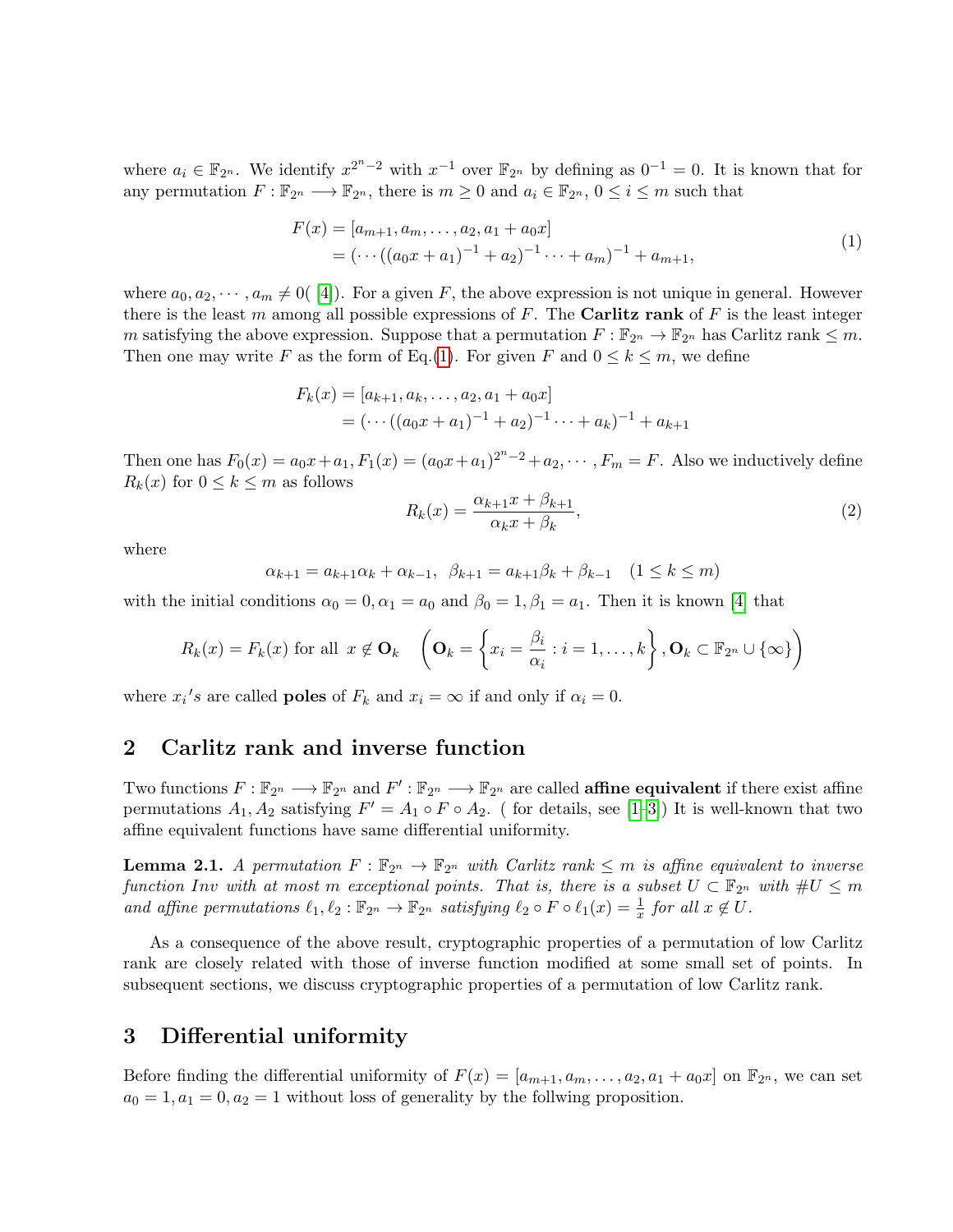**Proposition 3.1.** Let  $F(x) = [a_{m+1}, a_m, \ldots, a_2, a_1 + a_0x]$  on  $\mathbb{F}_{2^n}$  where  $a_0, a_2, \cdots, a_m \neq 0$ . (i) If  $m = 1$  then F is affine equivalent to G, given by  $G(x) = x^{-1}$  on  $\mathbb{F}_{2^n}$ . (ii) If  $m \geq 2$  then F is affine equivalent to G, given by

$$
G(x) = [0, \gamma_m, \dots, \gamma_1, x] = (\dots + (x^{2^{n}-2} + \gamma_1)^{2^{n}-2} + \gamma_2)^{2^{n}-2} \dots + \gamma_m)^{2^{n}-2}
$$

where  $\gamma_1 = 1$  and  $\gamma_i = a_2^{(-1)^i}$  $2^{(-1)^{i}} a_{i+1}$  for  $i \geq 2$ .

From now on we set

<span id="page-2-0"></span>
$$
F(x) = [0, a_m, \dots, a_3, 1, x],
$$
\n(3)

Now we denote

$$
A_i = [0, 1, a_3, \cdots, a_i] \text{ for } 1 \le i \le m,
$$
\n(4)

i.e.  $A_1 = [0], A_2 = [0, 1], A_3 = [0, 1, a_3], \cdots, A_m = [0, 1, a_3, \ldots, a_m],$  and

$$
A'_u = [0, 1, a_3, \dots, a_m, u].
$$
\n(5)

Then we have the following lemma:

**Lemma 3.2.** Let  $F(x) = [0, a_m, \ldots, a_3, 1, x]$  on  $\mathbb{F}_{2^n}$  with  $a_3, \ldots, a_m \neq 0$ . Then

$$
\text{DDT}_F(a,b) = \text{DDT}_{F^{-1}}(b,a) = \#\{u \in \mathbb{F}_{2^n} : A'_u + A'_{u+b} = a\}.
$$

For given  $a, b \in \mathbb{F}_{2^n} \setminus \{0\}$ , we now define 4 partitions of  $\{u \in \mathbb{F}_{2^n} : A'_u + A'_{u+b} = a\}$ , denoted by  $P(a, b)$ , as follows :

$$
P_A(a, b) = P(a, b) \cap \{u \in \mathbb{F}_{2^n} : \exists 1 \le i, j \le m \ A'_u = A_i, \ A'_{u+b} = A_j\}
$$
  
\n
$$
P_B(a, b) = P(a, b) \cap \{u \in \mathbb{F}_{2^n} : \nexists 1 \le i \le m \ A'_u = A_i, \exists 1 \le j \le m \ A'_{u+b} = A_j\}
$$
  
\n
$$
P_{B'}(a, b) = P(a, b) \cap \{u \in \mathbb{F}_{2^n} : \exists 1 \le i \le m \ A'_u = A_i, \nexists 1 \le j \le m \ A'_{u+b} = A_j\}
$$
  
\n
$$
P_C(a, b) = P(a, b) \cap \{u \in \mathbb{F}_{2^n} : \nexists 1 \le i, j \le m \ A'_u = A_i, \ A'_{u+b} = A_j\}
$$
  
\n(6)

It is clear that

$$
DDT_F(a,b) = \#P(a,b) = \#P_A(a,b) + \#P_B(a,b) + \#P_{B'}(a,b) + \#P_C(a,b).
$$

Moreover we have  $\#P_B(a, b) = \#P_{B'}(a, b)$ , so

$$
DDT_F(a,b) = \#P(a,b) = \#P_A(a,b) + 2\#P_B(a,b) + \#P_C(a,b).
$$

We now use the notation

$$
u_i = [0, a_m, a_{m-1}, \dots, a_{i+1}],
$$

which is the root of  $[0, 1, a_3, \ldots, a_m, u] = [0, 1, \ldots, a_i]$ , i.e  $A'_u = A_i$ . The following theorem implies how  $P_A(a, b), P_B(a, b)$  and  $P_C(a, b)$  are constructed.

<span id="page-2-1"></span>**Theorem 3.3.** Let  $F(x) = [0, a_m, \ldots, a_3, 1, x]$  on  $\mathbb{F}_{2^n}$  with  $a_3, \ldots, a_m \neq 0$ . Let  $U = \{u_i : 1 \leq i \leq m\}$ of cardinality m' and we have  $1 \leq i_1 < i_2 < \cdots < i_{m'} \leq m$  such that  $U = \{u_{i_1}, u_{i_2}, \ldots, u_{i_{m'}}\}$ . Then the followings are satisfied: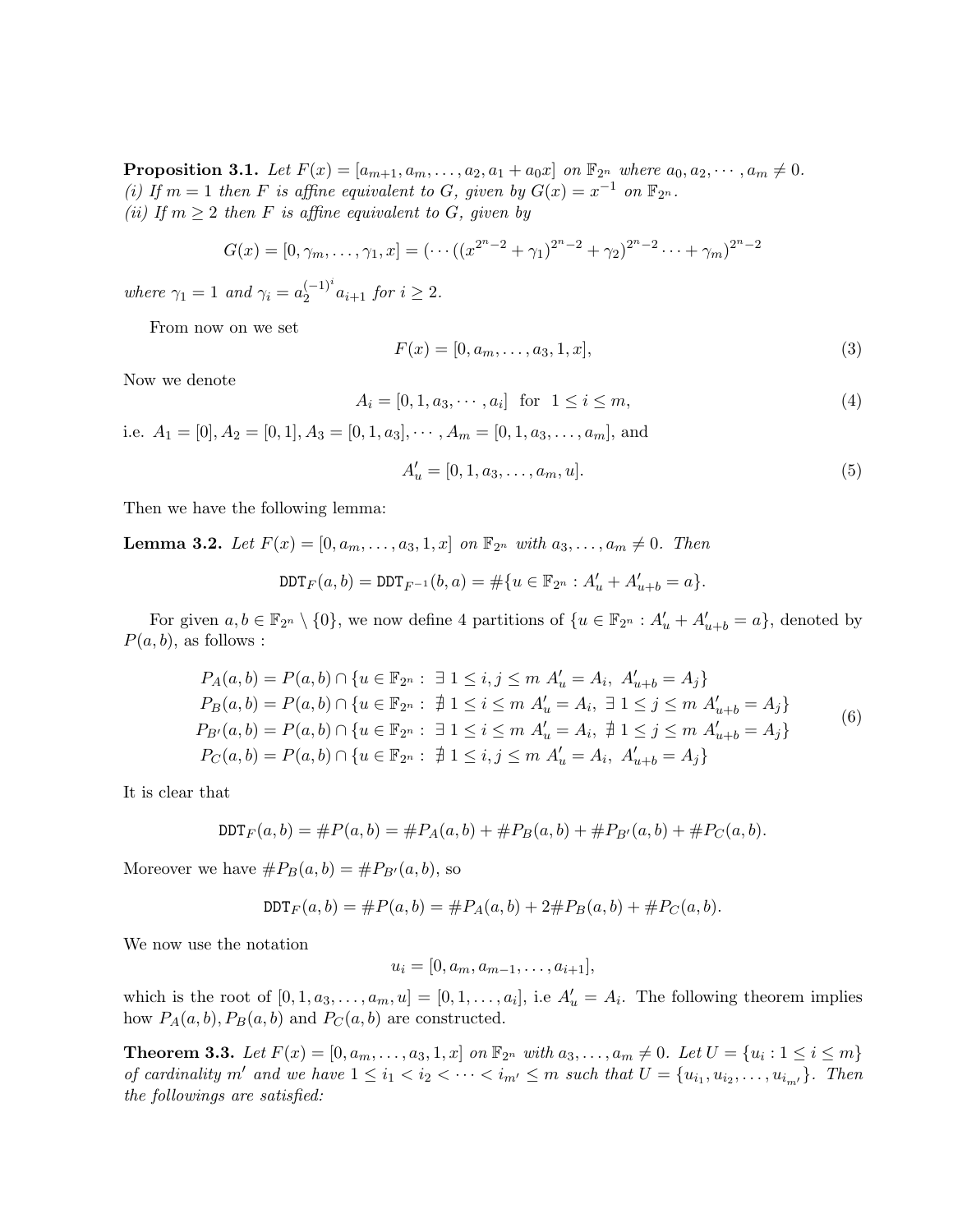(i) 
$$
\#P_A(a, b) = \begin{cases} 2 & \text{if } (a, b) \in \{ (A_{i_j} + A_{i_k}, u_{i_j} + u_{i_k}) : 1 \leq j < k \leq m' \} \\ 0 & \text{otherwise} \end{cases}
$$
  
\n(ii)  $\#P_B(a, b) = \# \begin{cases} 1 \leq j \leq m' : b + u_{i_j} = \frac{(a + A_{i_j})\alpha_{m-1} + \beta_{m-1}}{(a + A_{i_j})\alpha_m + \beta_m}, \ b + u_{i_j} \notin U \end{cases}$   
\n(iii) If  $\alpha_m \neq 0$  then  $\#P_C(a, b) = \begin{cases} 0 & \text{if } \text{Tr}(\frac{1}{aba_m^2}) = 1 \text{ or } p(u) = 0 \text{ for some } u \in U \\ 2 & \text{otherwise} \end{cases}$ ; and  
\nIf  $\alpha_m = 0$  then  $\#P_C(a, b) = \begin{cases} 2^n - 2m' + \# \{(j, k) : u_{i_j} + u_{i_k} = b\} & \text{if } b = a\alpha_{m-1}^2 \\ 0 & \text{otherwise.} \end{cases}$ 

where  $p(u) = a\alpha_m^2 u^2 + ab\alpha_m^2 u + ab\alpha_m\alpha_{m-1} + a\alpha_{m-1}^2 + b.$ 

By using the previous thoerem, we get the upper or lower bound of the differential uniformity of F.

**Corollary 3.4.** Let  $F(x) = [0, a_m, \ldots, a_3, 1, x]$  on  $\mathbb{F}_{2^n}$  with  $a_3, \ldots, a_m \neq 0$ . Let  $m' = \#\{A_i : 1 \leq i \leq m\}$  $i \leq m$ . Then the followings are satisfied :

- (i) If  $\alpha_m \neq 0$  then  $\Delta_F \leq 2m' + 4$ .
- (ii) If  $\alpha_m = 0$  then  $\Delta_F \geq 2^n 2m' + 2$ .

#### 3.1 Carlitz rank of 3

Throughout this section, let  $F(x) = [0, c, 1, x]$  on  $\mathbb{F}_{2^n}$ , which is obtained by setting  $m = 3$  and  $a_3 = c$ in [\(3\)](#page-2-0). Note that in case  $c = 1$ , we can easily show that  $\Delta_F = 2^n$ . Now we consider  $c \neq 1$  case, then we obtain the coefficients given by Table [1.](#page-3-0)

<span id="page-3-0"></span>Table 1: The coefficients related with  $F(x) = [0, c, 1, x]$  on  $\mathbb{F}_{2^n}$  with  $c \neq 1$ .

|            | O | $\mathcal{D}_{\mathcal{L}}$ | 3               |
|------------|---|-----------------------------|-----------------|
| $\alpha_i$ |   |                             | $c+1$           |
|            |   |                             | C               |
| $A_i$      |   |                             | $\bf c$<br>$c+$ |
| $u_i$      |   | $\overline{c}$              |                 |

Then by theorem [3.3](#page-2-1) and Table [1](#page-3-0) with  $U = \{u_1, u_2, u_3\} = \{\frac{1}{c+1}, \frac{1}{c}\}$  $\frac{1}{c}, 0$ , we have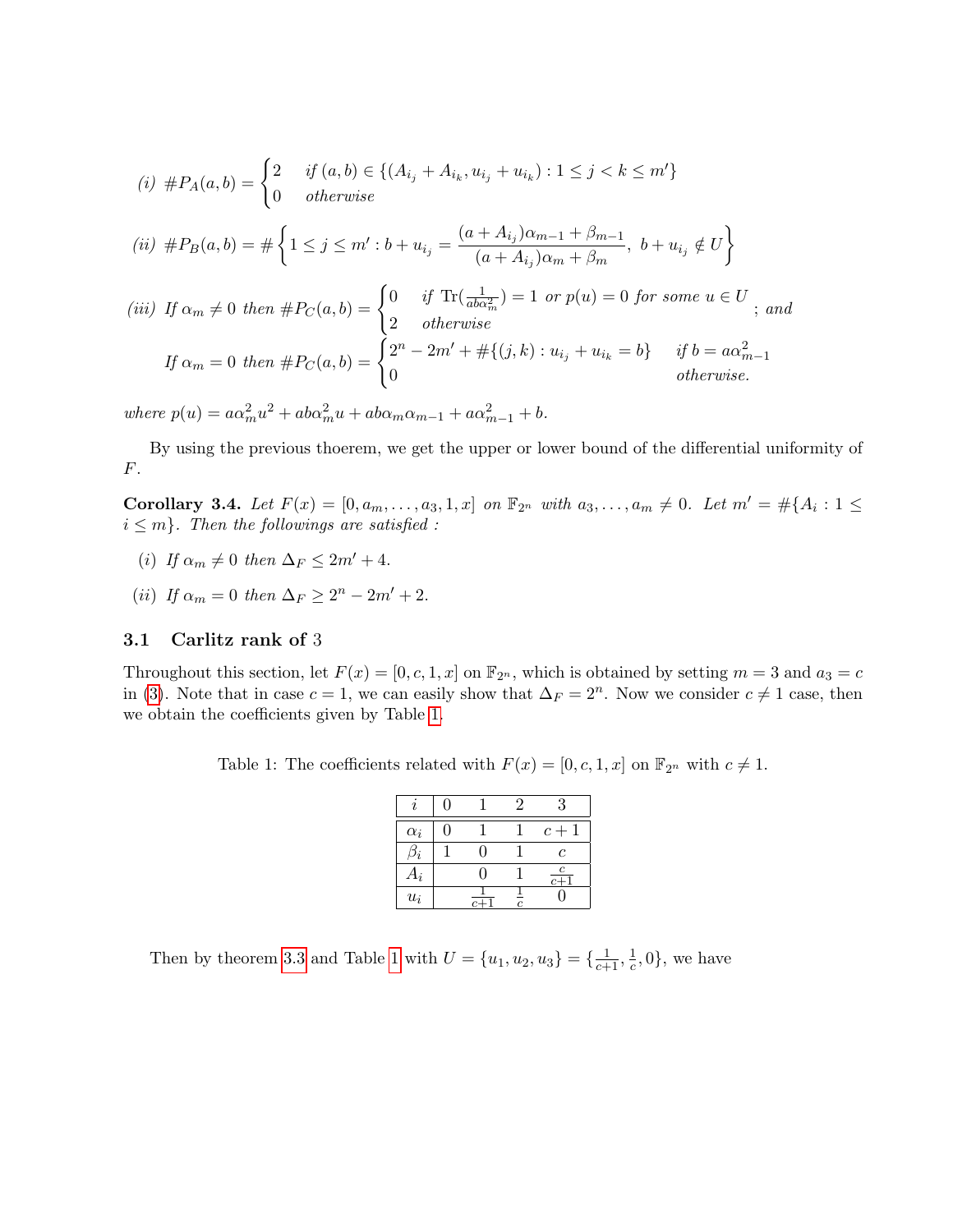<span id="page-4-0"></span>
$$
(i) \#P_A(a,b) = \begin{cases} 2 & \text{if } (a,b) \in \{ (1, \frac{1}{c(c+1)}), (\frac{1}{c+1}, \frac{1}{c}), (\frac{c}{c+1}, \frac{1}{c+1}) \} \\ 0 & \text{otherwise} \end{cases}
$$
  
\n
$$
(ii) \#P_B(a,b) = \begin{cases} 3 & \text{if } (a,b) \in C_1 := B_1 \cap B_2 \cap B_3 \\ 2 & \text{if } (a,b) \in C_2 := ((B_1 \cap B_2) \cup (B_2 \cap B_3) \cup (B_3 \cap B_1)) \setminus C_1 \\ 1 & \text{if } (a,b) \in C_3 := (B_1 \cup B_2 \cup B_3) \setminus (C_1 \cup C_2) \\ 0 & \text{otherwise} \end{cases}
$$
  
\n
$$
(iii) \#P_C(a,b) = \begin{cases} 0 & \text{if } \text{Tr}(\frac{1}{ab(c^2+1)}) = 1, \ b = \frac{a}{(c+1)a+1} \text{ or } b = \frac{a}{(c^2+c)a+c^2} \\ 2 & \text{otherwise} \end{cases}
$$
  
\n(7)

where  $B_1 = \{(a, b) : b = \frac{1}{(c^2+1)a}$  $\frac{1}{(c^2+1)a+c^2+c}$ ,  $(a,b) \neq (1,\frac{1}{c+1}), (0,\frac{1}{c^2+1})$  $\frac{1}{c^2+c}$ ,  $(\frac{c}{c+1},0)$ ,  $B_2 = \{(a,b) : b =$  $a+1$  $\frac{a+1}{(c^2+c)a+c}$ ,  $(a,b) \neq (0, \frac{1}{c})$  $(\frac{1}{c}), (1, 0)$ } and  $B_3 = \{(a, b) : b = \frac{(c+1)a+1}{(c^2+1)a}$  $\frac{c+1)a+1}{(c^2+1)a}$ ,  $(a,b) \neq (0, \frac{1}{c+1}), (\frac{1}{c+1}, 0)$ . The next lemma makes it easier to find  $(a, b)$  which makes  $DDT<sub>F</sub>(a, b)$  maximum.

<span id="page-4-1"></span>**Lemma 3.5.** In [\(7\)](#page-4-0) with  $F(x) = [0, c, 1, x]$  on  $\mathbb{F}_{2^n}$  with  $n \geq 3$  and  $c \neq 1$ , the followings are satisfied: (*i*)  $\Delta_F \geq 4$ . (ii)  $c \notin \mathbb{F}_4 \setminus \mathbb{F}_2$  if and only if  $\#P_A(a, b) \#P_B(a, b) = 0$  for all  $a, b \in \mathbb{F}_{2^n} \setminus \{0\}$ , in other words neither  $\#P_A(a, b)$  nor  $\#P_B(a, b)$  can be positive for all  $a, b \in \mathbb{F}_{2^n} \setminus \{0\}.$ (iii) Let us assume that  $c \notin \mathbb{F}_4 \setminus \mathbb{F}_2$ . Then

$$
\Delta_F = \max_{(a,b) \in B'} \mathtt{DDT}_F(a,b)
$$

where  $B' = \{(a, b) : #P_B(a, b) = \max_{a, b} #P_B(a, b)\}.$ 

By using this lemma, we can induce the following proposition and theorem.

**Proposition 3.6.** Let  $F(x) = [0, c, 1, x]$  on  $\mathbb{F}_{2^n}$  with  $c \neq 1$ . Then the followings are satisfied : (i) If  $c^3 + c^2 + 1 = 0$  then  $\Delta_F = 8$ .

(ii) If 
$$
c \in \mathbb{F}_4 \setminus \mathbb{F}_2
$$
 then  $\Delta_F = \begin{cases} 6 & \text{if } n \equiv 0 \pmod{4} \\ 4 & \text{if } n \equiv 2 \pmod{4} \end{cases}$ .

*Proof.* (Sketch of (i)) We first consider  $c^3 + c^2 + 1 = 0$  case. If  $c^3 + c^2 + 1 = 0$  then we get for

$$
B_1 \cap B_2 \cap B_3 = \{(\frac{1}{c^2+c}, 1)\}.
$$

It is obvious that  $c \notin \mathbb{F}_4$ , so  $\Delta_F = \text{DDT}_F(\frac{1}{c^2+1})$  $\frac{1}{c^2+c}$ , 1) by lemma [3.5.](#page-4-1) Hence we obtain  $\Delta_F = \text{DDT}_F(\frac{1}{c^2+c})$  $\frac{1}{c^2+c}$ , 1) =  $6 + \#P_{C}(\frac{1}{c^{2}+1})$  $\frac{1}{c^2+c}$ , 1) = 8.

<span id="page-4-2"></span>**Theorem 3.7.** Let  $F(x) = [0, c, 1, x]$  on  $\mathbb{F}_{2^n}$  with  $c \notin \mathbb{F}_4$  and  $c^3 + c^2 + 1 \neq 0$ . Then  $\Delta_F \leq 6$  and the followings are satisifed:

(*i*) If  $\text{Tr}(\frac{c}{c+1}) = \text{Tr}(\frac{1}{c}) = 1$  then  $\Delta_F = 4$ .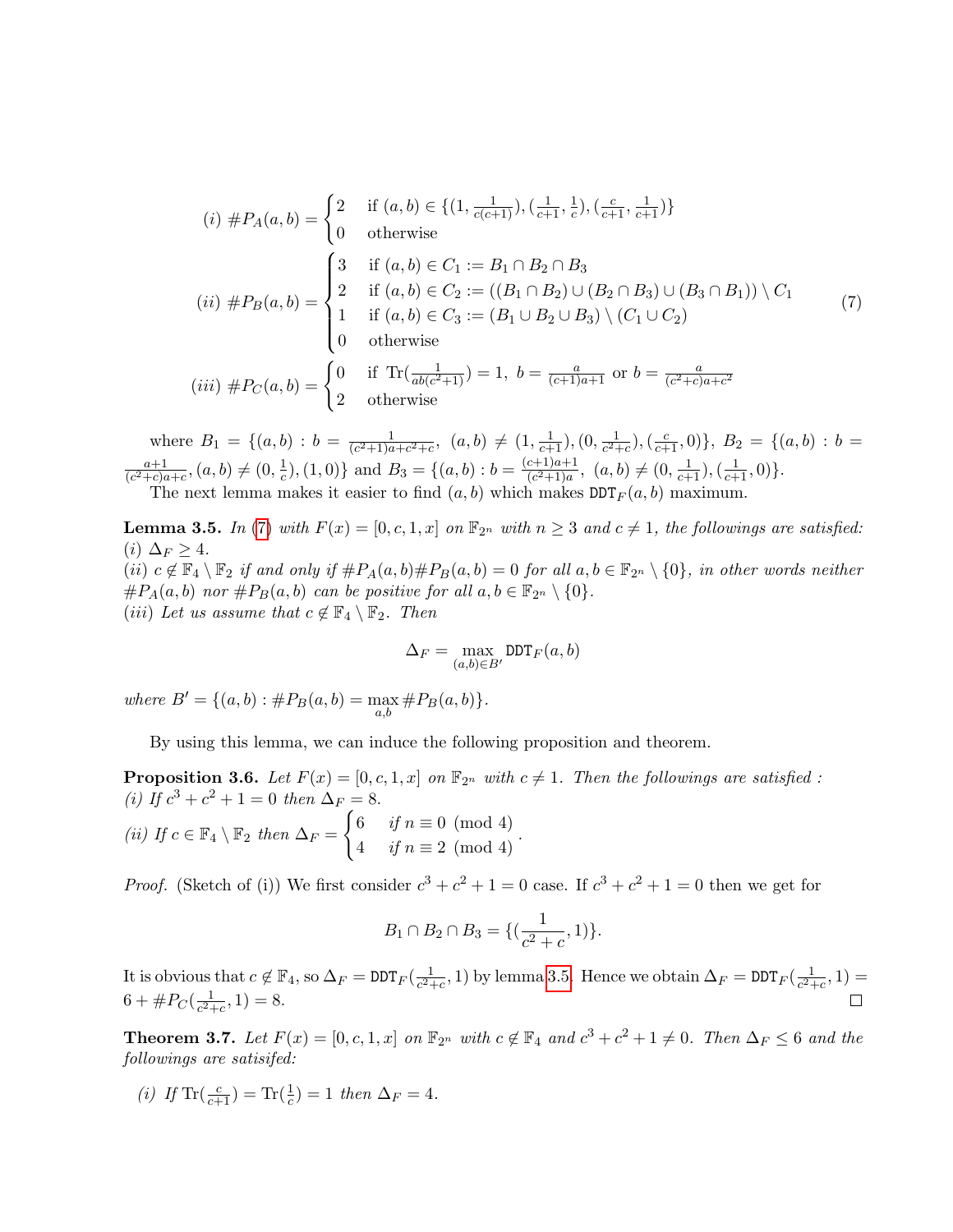- (ii) If  $\text{Tr}(\frac{c}{c+1}) = 1$ ,  $\text{Tr}(\frac{1}{c}) = 0$  then, letting  $\beta^2 + \beta = \frac{1}{c}$  $\frac{1}{c}$  with  $\beta \in \mathbb{F}_{2^n}$ , - If n is odd then  $\text{Tr}(\frac{1}{\beta}) = \text{Tr}(\frac{1}{\beta+1}) = 0$  if and only if  $\Delta_F = 4$ . - If n is even then  $\text{Tr}(\frac{1}{\beta}) = \text{Tr}(\frac{1}{\beta+1}) = 1$  if and only if  $\Delta_F = 4$ .
- (iii) If  $\text{Tr}(\frac{c}{c+1}) = 0$ ,  $\text{Tr}(\frac{1}{c}) = 1$  then, letting  $\gamma^2 + \gamma = \frac{1}{c+1}$  with  $\gamma \in \mathbb{F}_{2^n}$ , it holds that  $\text{Tr}(\frac{1}{\gamma}) = \text{Tr}(\frac{1}{\gamma+1}) = 1$  if and only if  $\Delta_F = 4$ .
- (iv) If  $\text{Tr}(\frac{c}{c+1}) = \text{Tr}(\frac{1}{c}) = 0$  then,  $\beta^2 + \beta = \frac{1}{c}$  $\frac{1}{c}$  and  $\gamma^2 + \gamma = \frac{1}{c+1}$  with  $\beta, \gamma \in \mathbb{F}_{2^n}$ , - If n is odd then  $\text{Tr}(\frac{1}{\beta}) = \text{Tr}(\frac{1}{\beta+1}) = 0$  and  $\text{Tr}(\frac{1}{\gamma}) = \text{Tr}(\frac{1}{\gamma+1}) = 1$  if and only if  $\Delta_F = 4$ . - If n is even then  $\text{Tr}(\frac{1}{\beta}) = \text{Tr}(\frac{1}{\beta+1}) = \text{Tr}(\frac{1}{\gamma}) = \text{Tr}(\frac{1}{\gamma+1}) = 1$  if and only if  $\Delta_F = 4$ .

*Proof.* (Sketch) Since  $c \notin \mathbb{F}_4$  and  $c^3 + c^2 + 1 \neq 0$ ,  $\max_{a,b} \#P_B(a,b) \leq 2$ , so  $\Delta_F \leq 6$  by lemma [3.5.](#page-4-1) We now consider claim (i). The assumption implies that  $B_1 \cap B_2 = B_2 \cap B_3 = B_3 \cap B_1 = \phi$ , so that  $#P_B(a, b) \leq 1$ . By lemma [3.5-](#page-4-1)(*i*), (*iii*), we have  $\Delta_F = 4$ .

We next consider the claim (ii). The assumption implies that  $B_1 \cap B_2 = B_2 \cap B_3 = \phi$  and  $B_3 \cap B_1 = \{(a, b) : b = \frac{(c+1)a+1}{(c^2+1)a}$  $\frac{(c+1)a+1}{(c^2+1)a}$ ,  $a^2 + \frac{c}{c+1}a + \frac{c}{c^2-1}$  $\frac{c}{c^2+1} = 0$ , so we get

$$
B' = \{ (\frac{c}{c+1}\beta, \frac{c\beta+1}{(c^2+c)\beta}), (\frac{c}{c+1}(\beta+1), \frac{c(\beta+1)+1}{(c^2+c)(\beta+1)}) \} = \{ (\frac{\beta}{\beta^2+\beta+1}, \frac{\beta^3+\beta^2}{\beta^2+\beta+1}), (\frac{\beta+1}{\beta^2+\beta+1}, \frac{\beta^3+\beta}{\beta^2+\beta+1}) \}.
$$

where  $\beta^2 + \beta = \frac{1}{6}$ <sup>1</sup>/<sub>2</sub>. For  $(a, b) = (\frac{\beta}{\beta^2 + \beta + 1}, \frac{\beta + 1}{\beta^2 + \beta + 1}) \in B'$ , we get

$$
\#P_C(a,b) = \begin{cases} 2 & \text{if } \operatorname{Tr}(\frac{\beta+1}{\beta}) = 0\\ 0 & \text{if } \operatorname{Tr}(\frac{\beta+1}{\beta}) = 1 \end{cases}
$$

by [\(7\)](#page-4-0). For  $(a, b) = \left(\frac{\beta+1}{\beta^2+\beta+1}, \frac{\beta^3+\beta}{\beta^2+\beta+1}\right) \in B'$ , Therefore

$$
\#P_C(a,b) = \begin{cases} 2 & \text{if } \operatorname{Tr}(\frac{\beta}{\beta+1}) = 0 \\ 0 & \text{if } \operatorname{Tr}(\frac{\beta}{\beta+1}) = 1. \end{cases}
$$

by [\(7\)](#page-4-0). Since  $\Delta_F = \max_{(a,b)\in B'} \text{DDT}_F(a,b)$  by lemma [3.5,](#page-4-1)  $\Delta_F = 4$  if and only if  $\text{Tr}(\frac{\beta+1}{\beta}) = 1$  and  $\text{Tr}(\frac{\beta}{\beta+1}) = 1$ . Note that  $\text{Tr}(1) = 0$  if and only if n is even, so we get the claim (ii). The claim (iii) and (iv) is simlar to the proof of claim (ii).

Note that Theorem [3.7-](#page-4-2)(i) has been constructed in [\[5\]](#page-6-0) but the others are new classes of differentially 4-uniform permutation polynomials.

#### 3.2 Special case on Carlitz rank of 4

Throughout this section, let  $F(x) = [0, d, 1, 1, x]$  on  $\mathbb{F}_{2^n}$ , which is obtained by setting  $m = 4$ ,  $a_3 = 1$ and  $a_4 = d$  in [\(3\)](#page-2-0). Similarly to the proof of Carlitz rank 3, we get the following theorem.

<span id="page-5-0"></span>**Theorem 3.8.** Let  $F(x) = [0, d, 1, 1, x]$  on  $\mathbb{F}_{2^n}$  with  $d \notin \mathbb{F}_4$ . Then  $\Delta_F = 4$  or  $\Delta_F = 6$ . Moreover we get:

(i) If n is odd then  $\Delta_F = 4$ .

(ii) If n is even then  $\text{Tr}(\frac{1}{d+1}) = \text{Tr}(\frac{1}{d}) = 1$  if and only if  $\Delta_F = 4$ .

Note that Theorem [3.8-](#page-5-0)(ii) has been constructed in [\[5\]](#page-6-0) but the other is new class of differentially 4-uniform permutation polynomials.